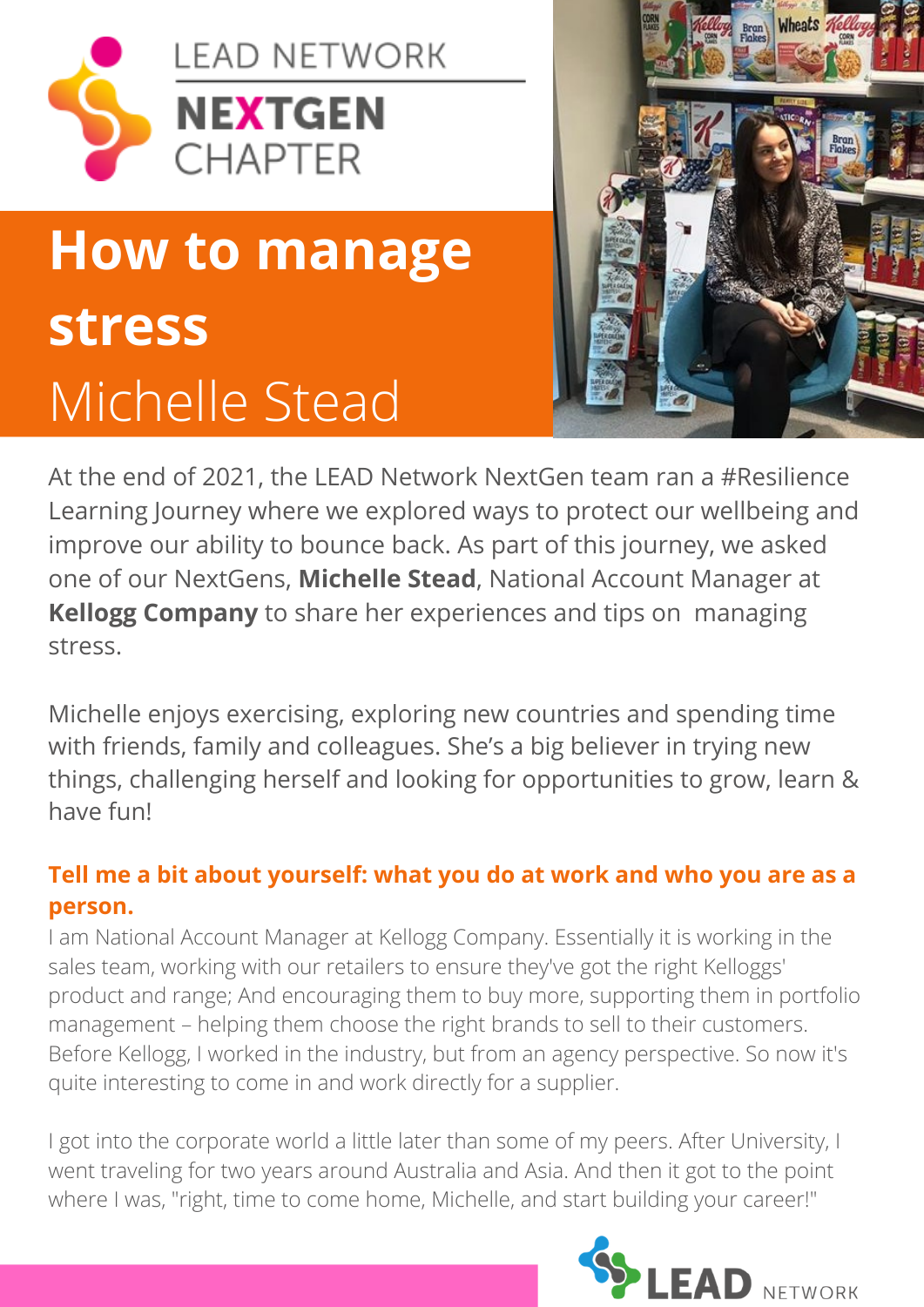

Travel is still a big passion of mine. I will travel within the UK or to another country to learn about another culture when I can. I am a keen gym-goer. I've just started cross-fit. The gym is one of my big methods of controlling stress pre and post-work and just my release.

### **Why does NextGen resonate with you?**

Normally we as NextGens learn from the people who have been in the industry for a long time and have a lot of experience. But I love the idea of educating them from NextGen's perspective about how to empower NextGens because they have got gaps in terms of how to approach NextGens. If we learn from each other, we will move forward collaboratively. The idea of influencing them and working with them to get to a point where it works for all of us excites me. It's pretty rewarding to be part of that NextGen Voice.

# **What is causing most of your stress at work?**

For both in & out of work - it's overthinking. In every scenario – it's overthinking. Was this the best way? Was this done correctly? I am doing it the right way, or do "they" think it's the right way? It creates momentum and stress.

When I look at all of the stress indicators and boil it down to the root cause – it's me overthinking and internalizing.

# **How do you handle stress?**

There are two ways I see I try to alleviate the stress; one of them is self-talk. I put away my laptop and say: "Right, Michelle, let's look at the bigger picture, let's rationalize the goal and prioritize the steps to it. I'm sure you can do it". The other is speaking to my peers. I am lucky in terms of my peer group. I feel I can talk to them off-the-records. I can say, " Hey, I've got this and this situation." More often than not, they will have been through something similar, or we can talk it through. And I feel a million times better right after. And it's great for stopping overthinking. You quickly realize everyone has been through it, everyone is doing similar things, and you feel you can deal with it. So my recipe is - trusting in yourself and supporting yourself, and talking to people around you.

# **What else do you do post-work to bounce back?**

Exercise is one – it gets me going in the morning. And in the evening – it's meditation and journaling. Having that quiet space to lose the thoughts, wind down. It's great people are more open to that now, and it massively helps.

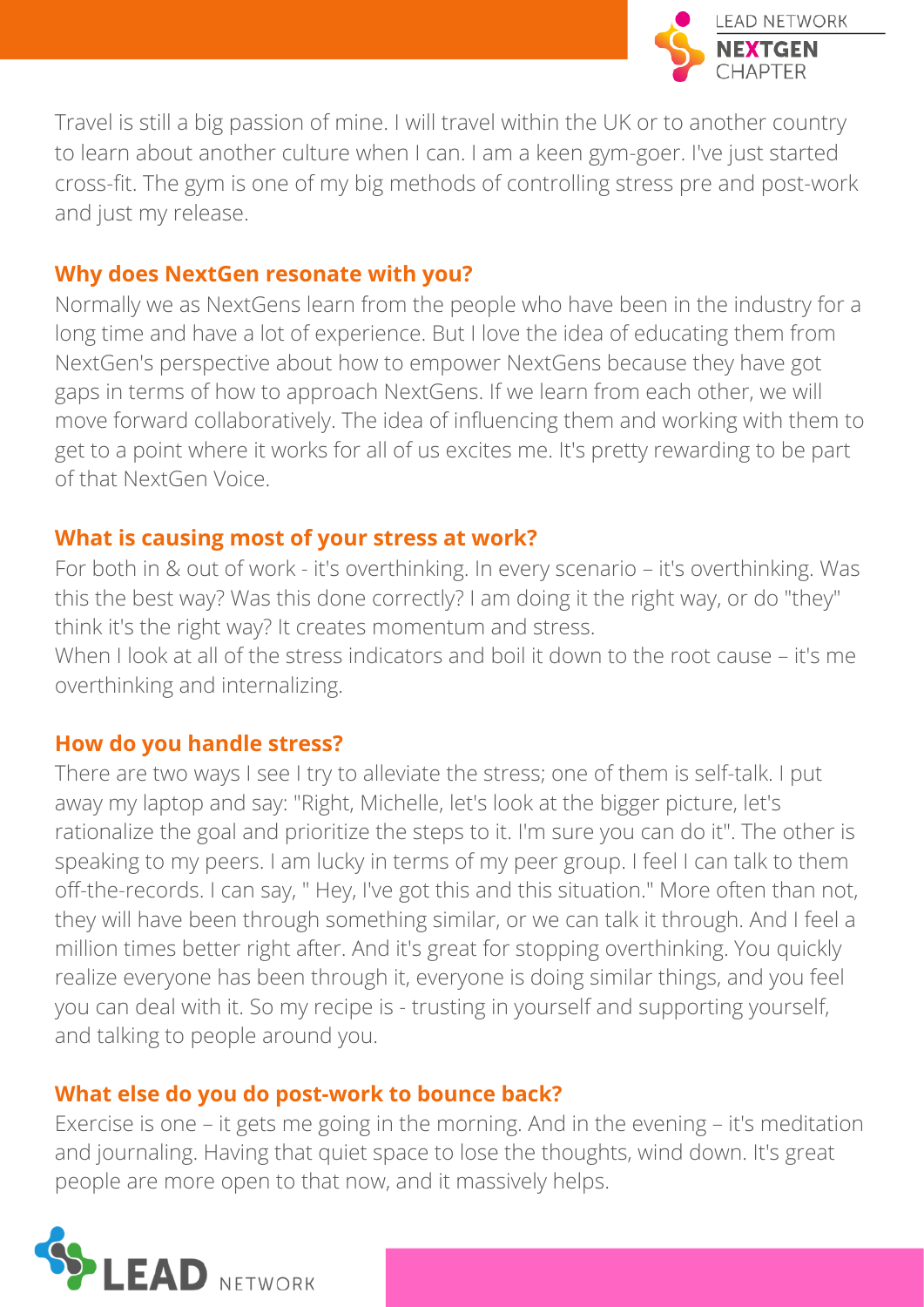

# **So you have nicely laid out what we as NextGens can do to bounce back better. What about Managers and Leaders: how can they help us?**

It has started to happen more recently at Kellogg's because of the pandemic. More leaders have begun to show the feelings and emotions they go through. And I know it can be difficult for some of the more senior leaders out there because they have been seen as great business leaders, really strong, really powerful. However, when they show their human side, they are more vulnerable and share their experiences. It makes us NextGens see that it's quite normal to have worries, concerns, and stresses. It makes us easier to open up and creates a safe space.

# **Who is an awesome NextGen leader for you, and what he/she has done that feels right to you?**

A senior leader within our business organised a session where we could all share our limiting beliefs. He started the session by sharing his and how that makes him feel – this then created a safe space for me to feel comfortable sharing mine and opened up the conversation for the rest of our team. As a result of this session, I now feel much more comfortable to open up when I have doubts about something and feel comfortable to raise this with the Senior Lead without fear of judgement.

# **Great example, Michelle. What about line managers? What can they do to support NextGens?**

My line manager is really good at it. He identified that myself and peers didn't always feel comfortable speaking up & feeding back in large forums with more experienced colleagues so created smaller Booth Sessions to allow us all to feel comfortable in getting our point across or asking questions that we may not have raised if we didn't have this more personal, safe space.

# **What is THE one piece of advice you'd give to NextGens when they are feeling stressed**

Every individual is different. NextGens pay more attention to that; they know, "this is me. This is how I work". For NextGens – understand what works for you. Gym and Meditation work for me. Figure out what works for you. And have the confidence to talk and say they – it's not a weakness, but a sign of emotional intelligence, consciousness, and awareness.